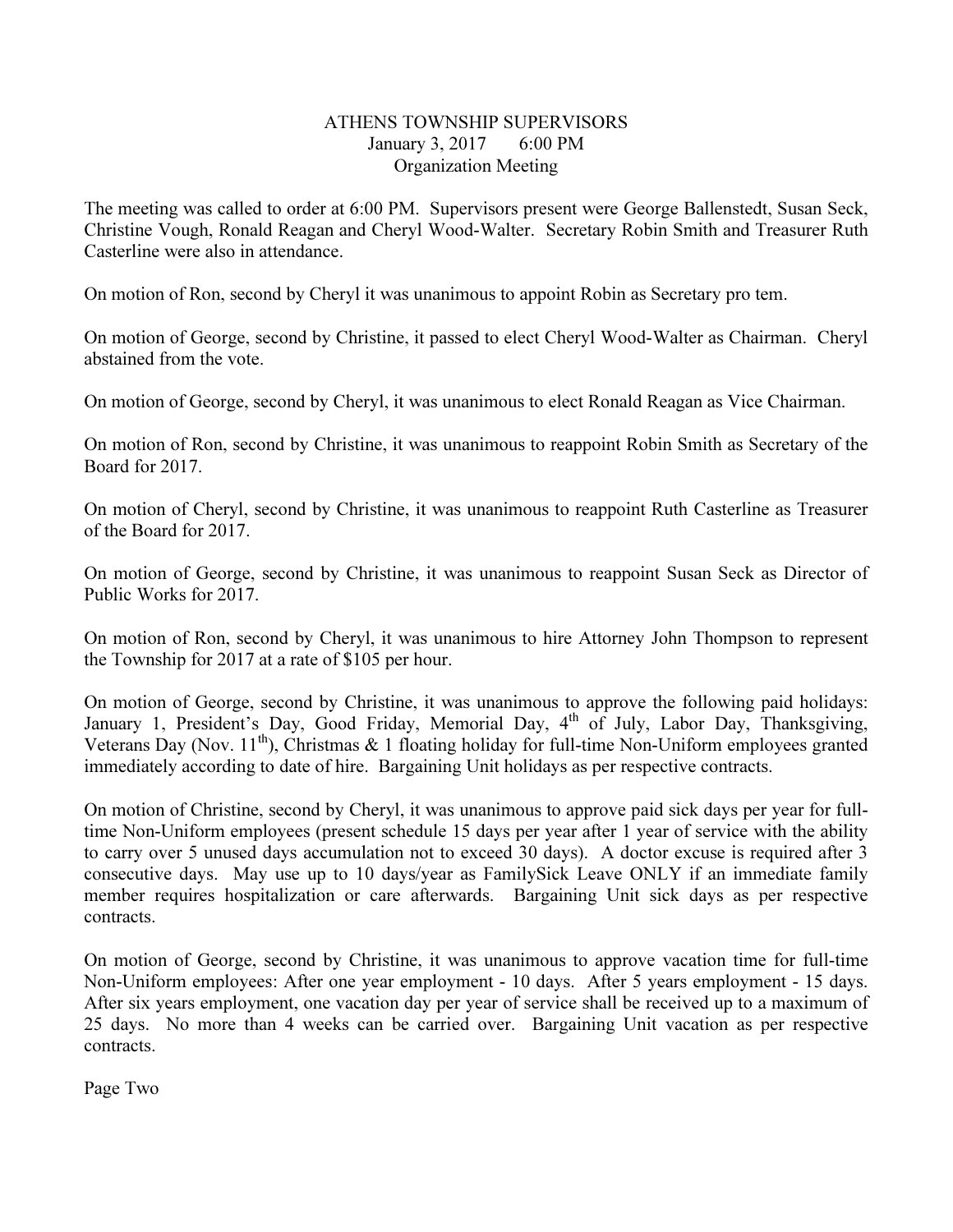Athens Township Supervisors January 3, 2017

On motion of Cheryl, second by Christine, it was unanimous to approve time off with pay for bereavement leave for Non-Uniform employees: for the death of husband, wife, children or stepchildren - 5 working days; mother, father, sister or brother - 5 working days; mother-in-law or father-in-law - 5 working days; aunt, uncle, grandparents, grandchild, niece, nephew, brother-in-law, sister-in-law - 3 working days. This leave time is for employee or spouse family member and also includes the death of any 'step-'. Granted immediately after employment. Bargaining Unit bereavement leave as per respective contracts.

On motion of Christine, second by George, it was unanimous to approve to continue to provide dental and vision coverage for each full-time Non-Uniform employee including the family plan, if applicable, as well as individual and family hospitalization benefits under NYS Teamsters Health and Hospital Fund; to provide short term and long term disability, AD&D and \$75,000 life insurance for police officers through Nationwide; provide short term disability (long term disability and AD&D insurance for some) and life insurance of \$30,000.00 for full-time Non-Uniform employees Bargaining Unit employee insurance as per respective contracts.

On motion of Ron, second by Cheryl, it was unanimous to approve 4 personal days for full-time Non-Uniform employees. Granted immediately and prorated according to date of hire. Bargaining Unit employee personal days as per respective contracts.

On motion of Christine, second by George, it was unanimous to approve & provide the Township Non-Uniform Pension Plan and contribute \$101,593 to it and provide a Police Pension Plan and contribute \$94,486 to it for 2017. The employee will be enrolled immediately upon hiring.

On motion of Christine, second by George, it was unanimous to approve that any supervisor in office during 2016 shall be authorized to perform any duties pertaining to Township affairs, whether administrative, road work, etc.

On motion of Christine, second by Susan, it was unanimous to give authority to Chairman of the Board to purchase supplies and small items of equipment without formal approval of the Board; give authority to the Vice Chairman if the Chairman is unavailable; and give authority to the other three supervisors to act in the same capacity in the event of emergency when the Chairman or Vice Chairman are not available.

On motion of Cheryl, second by Ron, it was unanimous to appoint Richard Bean as a member of the Vacancy Board for 2017.

Page Three Athens Township Supervisors